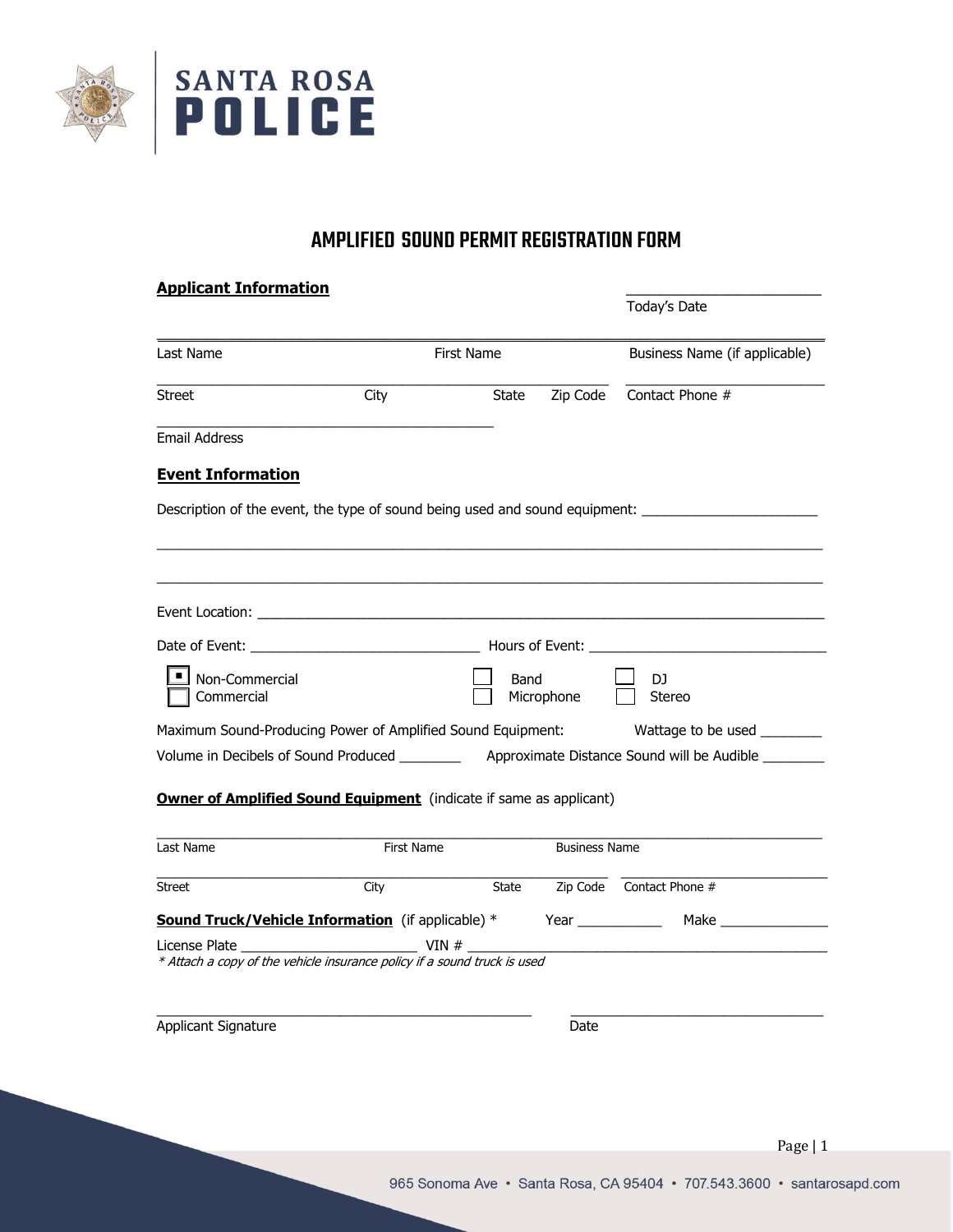# AMPLIFIED SOUND PERMIT REGISTRATION cont.

# SANTA ROSA CITY CODE

The commercial and non-commercial use of sound equipment shall be subject to the following regulations as stated in Section 17-16.170 of the City Code:

- A. The only sounds permitted shall be either music or human speech or both.
- B. The operation of sound-amplifying equipment shall only occur between the hours of 9:00 a.m. and 6:00 p.m. each day except on Sundays and legal holidays.
	- · Operation of sound-amplifying equipment for **commercial purposes** is **NOT** permitted on Sundays or legal holidays.
	- · The operation of sound-amplified equipment for **non-commercial** purposes on Sundays and legal holidays shall only occur between the hours of 10:00 a.m. and 6:00 p.m.
	- · EXCEPTION: Events requesting sound past 6:00 pm must be submitted to the City Manager for approval per application instructions.
- C. Sound level emanating from sound-amplified equipment shall not exceed 15 decibels above the ambient base noise level.
- D. Notwithstanding the provisions of subsection C, sound-amplifying equipment shall not be operated within 200 feet of churches, schools or hospitals.
- E. In any event, the volume of sound shall not be unreasonably loud, raucous, jarring, disturbing or a nuisance to reasonable persons of normal sensitiveness within the area of audibility.

# **17-16.050 Violation.**

Every person who violates any provision of this chapter is guilty of a misdemeanor. Each day a violation is committed, or permitted to continue after notification to desist, is a separate offense.

# **I have read and understood the above.**

Date \_\_\_\_\_\_\_\_\_\_\_\_\_\_\_\_\_ Signed \_\_\_\_\_\_\_\_\_\_\_\_\_\_\_\_\_\_\_\_\_\_\_\_\_\_\_\_\_\_\_\_\_\_\_

Applicant's Signature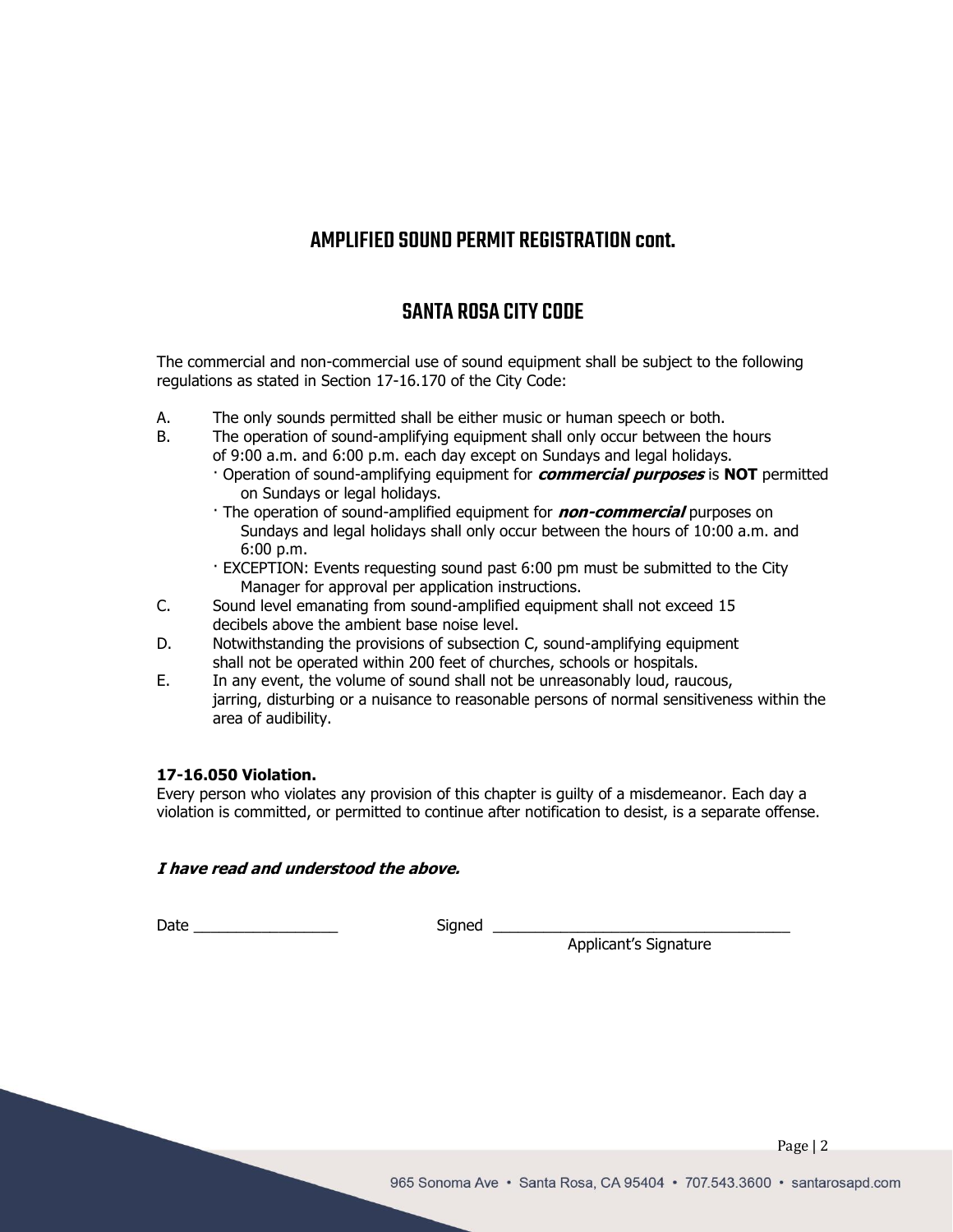

# AMPLIFIED SOUND PERMIT- REGISTRATION INSTRUCTIONS

# **REGISTRATION PROCESS**

- Every user of amplified sound equipment must register for an amplified sound permit with the Police Department at least three (3) working days prior to the date of the event.
- Events must follow Santa Rosa City Code for Noise as written in code 17-16.010 210
- The operation of amplified sound equipment shall only occur between the hours of 9:00 am and 6:00 pm.
- Operation of amplified sound equipment for COMMERCIAL purposes is **not** permitted on Sundays or legal holidays.
- The Operation of amplified sound equipment for NON-COMMERCIAL purposes shall only be permitted on Sundays and legal holidays between the hours of 10:00 am and 6:00 pm.

# **Exceptions:**

Events held in city parks requesting amplified sound before 9:00 am and/or past 6:00 pm must be approved by the City of Santa Rosa's Recreation & Parks Department and are not generally permitted past 8 pm.

Events held on private property requesting amplified sound before 9:00 am and/or past 6:00 pm must have permission from Santa Rosa Police Department **plus** signatures from neighbors acknowledging they have been notified. Police Department personnel will indicate which neighbors must be notified (see attached form).

# **APPLICANT FEES**

- If the amplified sound is for private, non-commercial purposes, there is **NO** fee.
- If the amplified sound equipment is to be used for commercial purposes, a fee of \$5.00 per day will be required for the permit prior to its issue. A check or cash (exact change only) will be accepted at SRPD. A copy of the receipt must be submitted with completed application.

The applicant will be notified when the registration is approved using the contact phone number or email provided on the form. The signed Permit can be emailed to the applicant or picked up at the Department.

The completed registration form can be submitted to SRPD by mail, email: [srpdadmin@srcity.org,](mailto:srpdadmin@srcity.org) fax: 707.543.3557, or at the Department during regular business hours: Mon - Fri, 8 am - 5 pm.

If you have any questions, contact SRPD Admin Support at 707.543.3550.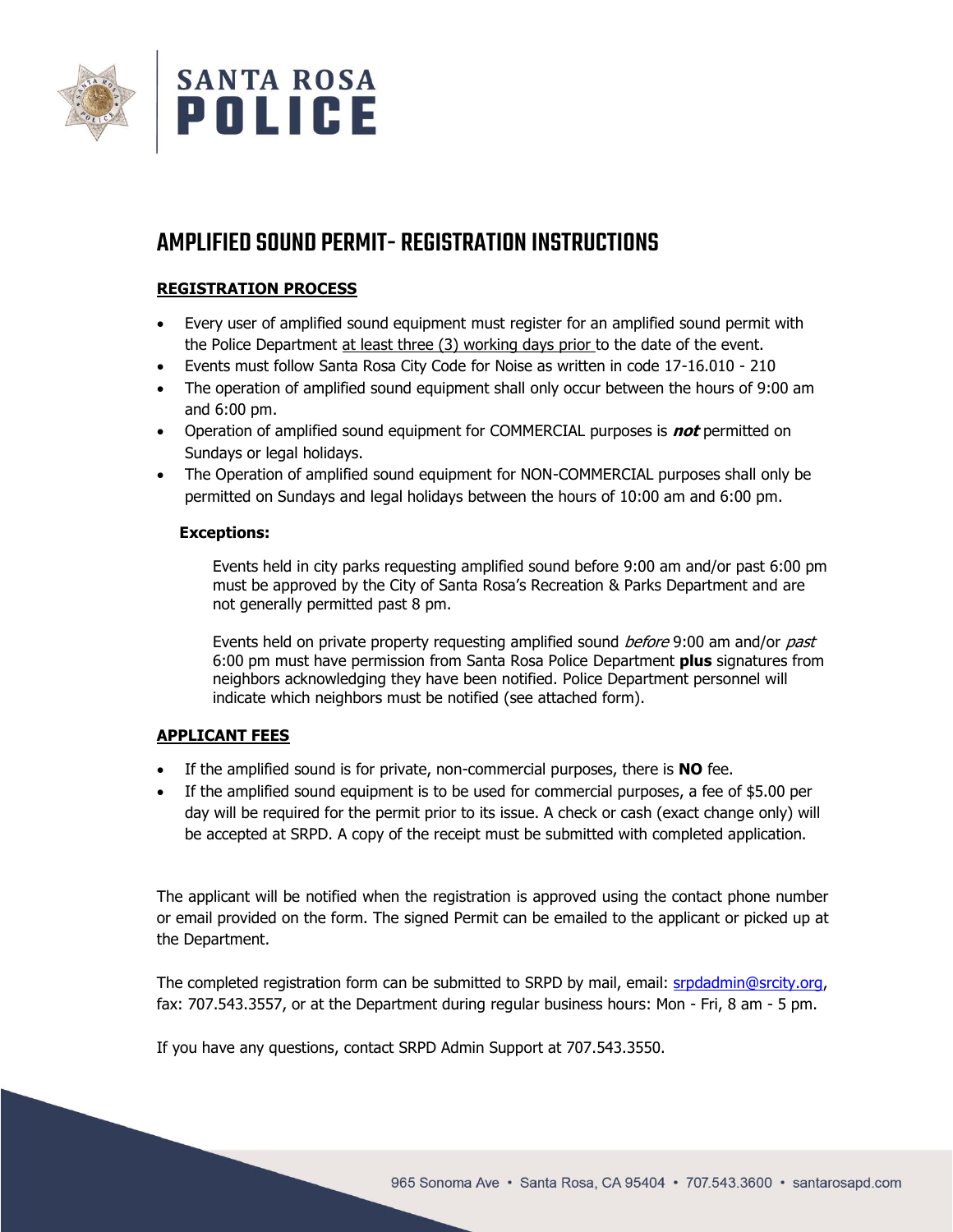# **CITY CODE – CITY OF SANTA ROSA NOISE**

# **17-16.010 Definitions.**

 As used in this chapter, unless the context otherwise clearly indicates, the words and phrases used in this chapter are defined as follows:

 (A) "Ambient noise" is the all-encompassing noise associated with a given environment, being usually a composite of sounds from many sources near and far. For the purpose of this chapter, ambient noise level is the level obtained when the noise level is averaged over a period of 15 minutes without inclusion of noise from isolated, identifiable sources, at the location and time of day near that at which a comparison is to be made.

 (B) "Decibel" means a unit of level when the base of the logarithm is the 10th root of 10 and the quantities concerned are proportional to power.

 (C) "Emergency work" means work made necessary to restore property to a safe condition following a public calamity or work required to protect persons or property from an imminent exposure to danger or work by private or public utilities when restoring utility service.

 (D) "Frequency" of a function periodic in time means the reciprocal of the primitive period. The unit is the hertz and shall be specified.

(E) "Hertz" means the complete sequence of values of a period quantity which occurs during a period.

(F) "Microbar" means a unit of pressure commonly used in acoustics and is equal to one dyne per square centimeter.

(G) "Period" of a periodic quantity means the smallest increment of time for which the function repeats itself.

(H) "Periodic quantity" means oscillating quantity, the values of which recur for equal increments of time.

 (I) "Person" means a person, firm, association, co-partnership, joint venture, corporation or any entity, public or private in nature.

 (J) "Sound level" (noise level), in decibels (dB) is the sound measured with the "A" weighting and slow response by a sound level meter.

 (K) "Sound level meter" means an instrument including a microphone, an amplifier, an output meter and frequency weighting networks for the measurement of sound levels which satisfies the pertinent requirement in American Standard Specifications for sound level meters, S1. 4-1971 or the most recent revision thereof.

 (L) "Motor vehicles" include all-terrain vehicles including mini-bikes, go-carts, motorbikes, motorcycles and other such vehicles.

 (M) "Sound amplifying equipment" means any machine or device for the amplification of the human voice, music or any other sound. Sound amplifying equipment shall not include standard automobile radios when used and heard only by the occupants of the vehicle in which the automobile radio is installed. "Sound amplifying equipment," as used in this chapter, shall not include warning devices on authorized emergency vehicles or horns or other warning devices on any vehicle used only for traffic safety purposes.

 (N) "Sound truck" means any motor vehicle, or any other vehicle regardless of motive power, whether in motion or stationary, having mounted thereon, or attached thereto, any sound amplifying equipment.

 (O) "Commercial purpose" means and includes the use, operation or maintenance of any sound amplifying equipment for the purpose of advertising any business, or any goods, or any services, or for the purpose of attracting the attention of the public to, or advertising for, or soliciting patronage or customers to or for any performance, show, entertainment, exhibition or event, or for the purpose of demonstrating such sound equipment.

 (P) "Noncommercial purpose" means the use, operation or maintenance of any sound equipment for other than a commercial purpose. "Noncommercial purpose" means and includes, but is not limited to, philanthropic, political, patriotic and charitable purposes.

1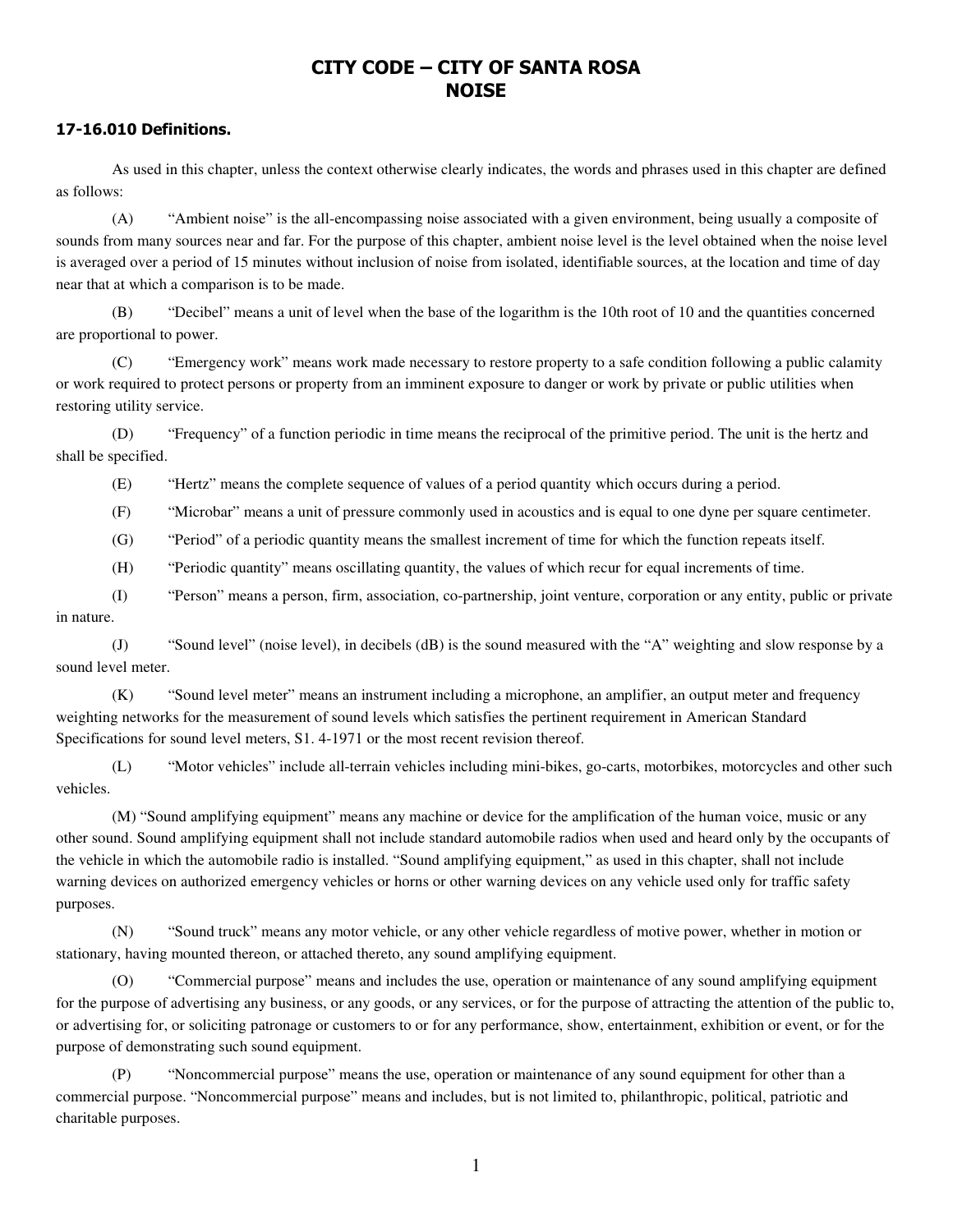(Q) "Intensive commercial" means those office and commercial zones within the City which exhibit ambient noise levels in excess of the "Office and Commercial" areas defined in Section 17-16.030. (Prior code § 27.1)

# **17-16.020 Sound level measurement criteria.**

 Any sound level measurement made pursuant to the provisions of this chapter shall be measured with a sound level meter using the "A" weighting. (Prior code § 27.2)

# **17-16.030 Ambient base noise level criteria.**

The following criteria will be used as a base (ambient noise level) from which noise levels can be compared.

|                                   |                   | Sound Level A (decibels)<br><b>Community Environment</b> |
|-----------------------------------|-------------------|----------------------------------------------------------|
| Zone                              | <b>Time</b>       | <b>Classification</b>                                    |
| R1 and R2                         | 10 p.m. to 7 a.m. | 45                                                       |
| R <sub>1</sub> and R <sub>2</sub> | 7 p.m. to 10 p.m. | 50                                                       |
| R <sub>1</sub> and R <sub>2</sub> | 7 a.m. to 7 p.m.  | 55                                                       |
| Multi-family                      | 10 p.m. to 7 a.m. | 50                                                       |
| Multi-family                      | 7 a.m. to 10 p.m. | 55                                                       |
| Office & Commercial               | 10 p.m. to 7 a.m. | 55                                                       |
| Office & Commercial               | 7 a.m. to 10 p.m. | 60                                                       |
| Intensive Commercial*             | 10 p.m. to 7 a.m. | 55                                                       |
| <b>Intensive Commercial</b>       | 7 a.m. to 10 p.m. | 65                                                       |
| Industrial                        | Anytime           | 70                                                       |

\* See Appendix B as set forth on a map on file in the office of the City clerk. (Prior code § 27.3)

# **17-16.040 Standards for determining violations.**

 Notwithstanding any other provision of this chapter, and in addition thereto, it is unlawful for any person to willfully make or continue, or cause to be made or continued, any loud, unnecessary, or unusual noise which disturbs the peace or quiet of any neighborhood or which causes discomfort or annoyance to any reasonable person of normal sensitiveness residing in the area.

 The standards which shall be considered in determining whether a violation of the provisions of this section exists shall include, but not be limited to the following:

- (A) The level of noise;
- (B) The intensity of the noise;
- (C) Whether the nature of the noise is usual or unusual;
- (D) Whether the origin of the noise is natural or unnatural;
- (E) The level and intensity of the background noise, if any;
- (F) The proximity of the noise to residential sleeping facilities;
- (G) The nature and zoning of the area within which the noise emanates;
- (H) The density of the inhabitation of the area within which the noise emanates;
- (I) The time of the day or night the noise occurs;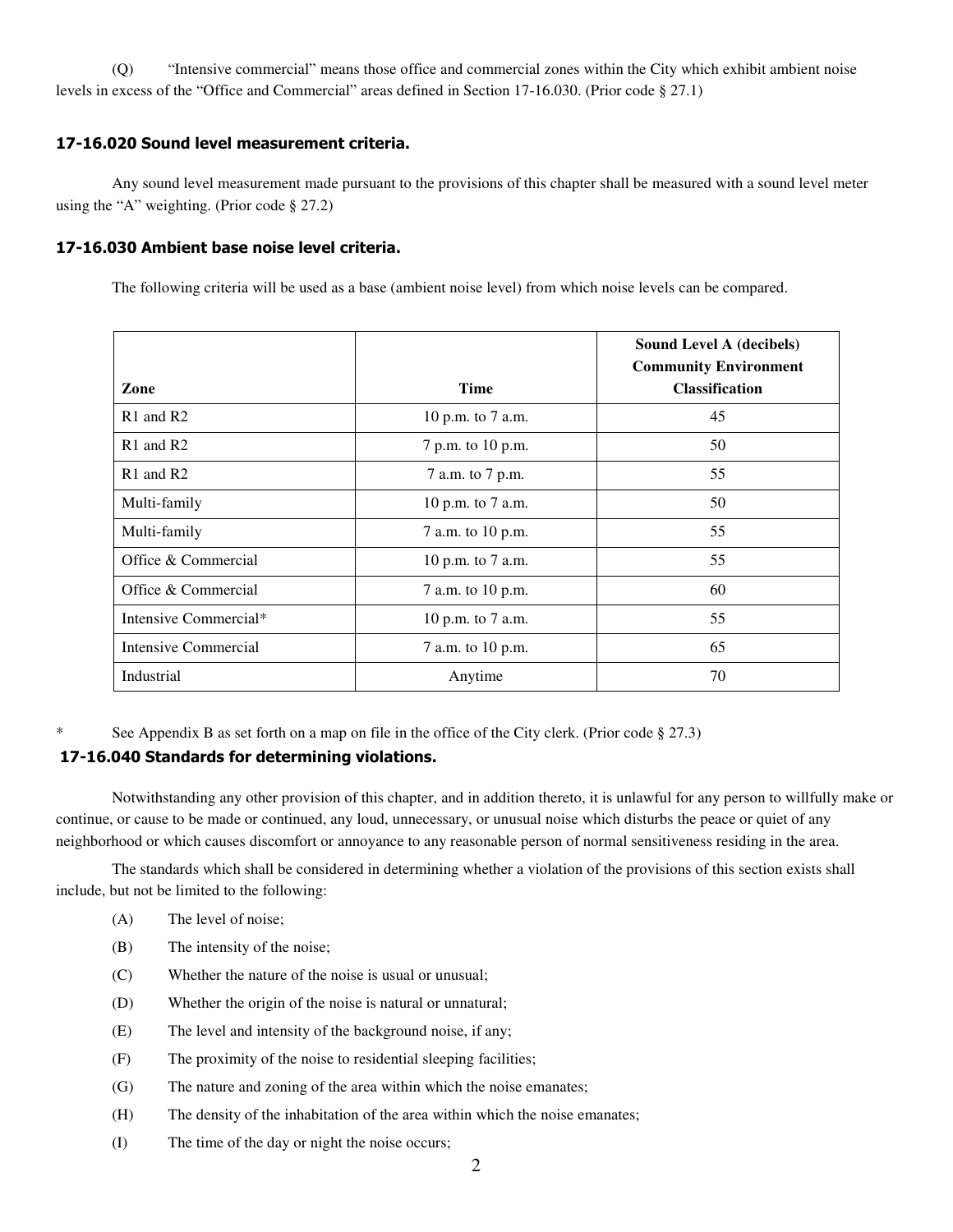- (J) The duration of the noise;
- (K) Whether the noise is recurrent, intermittent or constant;
- (L) Whether the noise is produced by a commercial or noncommercial activity. (Prior code Ch. 27, Art. I, Div. 5)

#### **17-16.050 Violation.**

 Every person who violates any provision of this chapter is guilty of a misdemeanor. Each day a violation is committed, or permitted to continue after notification to desist, is a separate offense. (Ord. 3238 § 28(b), 1996: prior code § 27.4)

#### **17-16.070 Radios, television sets and similar devices.**

 (A) Use Restricted. It is unlawful for any person within any residential zone of the City to use or operate any radio receiving set, musical instrument, phonograph, television set or other machine or device for the producing or reproducing of sound in such a manner as to disturb the peace, quiet and comfort of neighboring residents or any reasonable person of normal sensitiveness residing in the area.

 (B) Prima Facie Violation. Any noise level exceeding the ambient base level at the property line of any property (or, if a condominium or apartment house, within any adjoining apartment) by more than five decibels shall be deemed to be prima facie evidence of a violation of this section. (Prior code § 27.15)

#### **17-16.090 Drums and other instruments.**

 (A) Use Restricted. It is unlawful for any person to use any drum or other instrument or device of any kind for the purpose of attracting attention by the creation of noise within the City. This section shall not apply to any person who is a participant in a school band or duly licensed parade who has been otherwise duly authorized to engage in such conduct. (Prior code § 27.17)

## **17-16.100 Schools, hospitals and churches.**

 It is unlawful for any person to create any noise on any street, sidewalk or public place adjacent to any school, institution of learning or church while the same is in use or adjacent to any hospital, which noise unreasonably interferes with the workings of such institution or which disturbs or unduly annoys patients in the hospital; providing conspicuous signs are displayed in such streets, sidewalk or public place indicating the presence of a school, church or hospital. (Prior code § 27.18)

### **17-16.160 Purpose of article.**

 The Council enacts this legislation for the sole purpose of securing and promoting the public health, comfort, safety and welfare of its citizenry. While recognizing that the use of sound-amplifying equipment is protected by the constitutional rights of freedom of speech and assembly, the Council nevertheless feels obligated to reasonably regulate the use of sound-amplifying equipment in order to protect the correlative constitutional rights of the citizens of this community to privacy and freedom from public nuisance of loud and unnecessary noise. (Prior code § 27.30)

## **17-16.170 Regulations generally.**

The commercial and noncommercial use of sound-amplifying equipment shall be subject to the following regulations.

(A) The only sounds permitted shall be either music or human speech, or both.

 (B) The operation of sound-amplifying equipment shall only occur between the hours of nine a.m. and six p.m. each day except on Sundays and legal holidays. No operation of sound-amplifying equipment for commercial purposes shall be permitted on Sundays or legal holidays. The operation of sound-amplifying equipment for noncommercial purposes on Sundays and legal holidays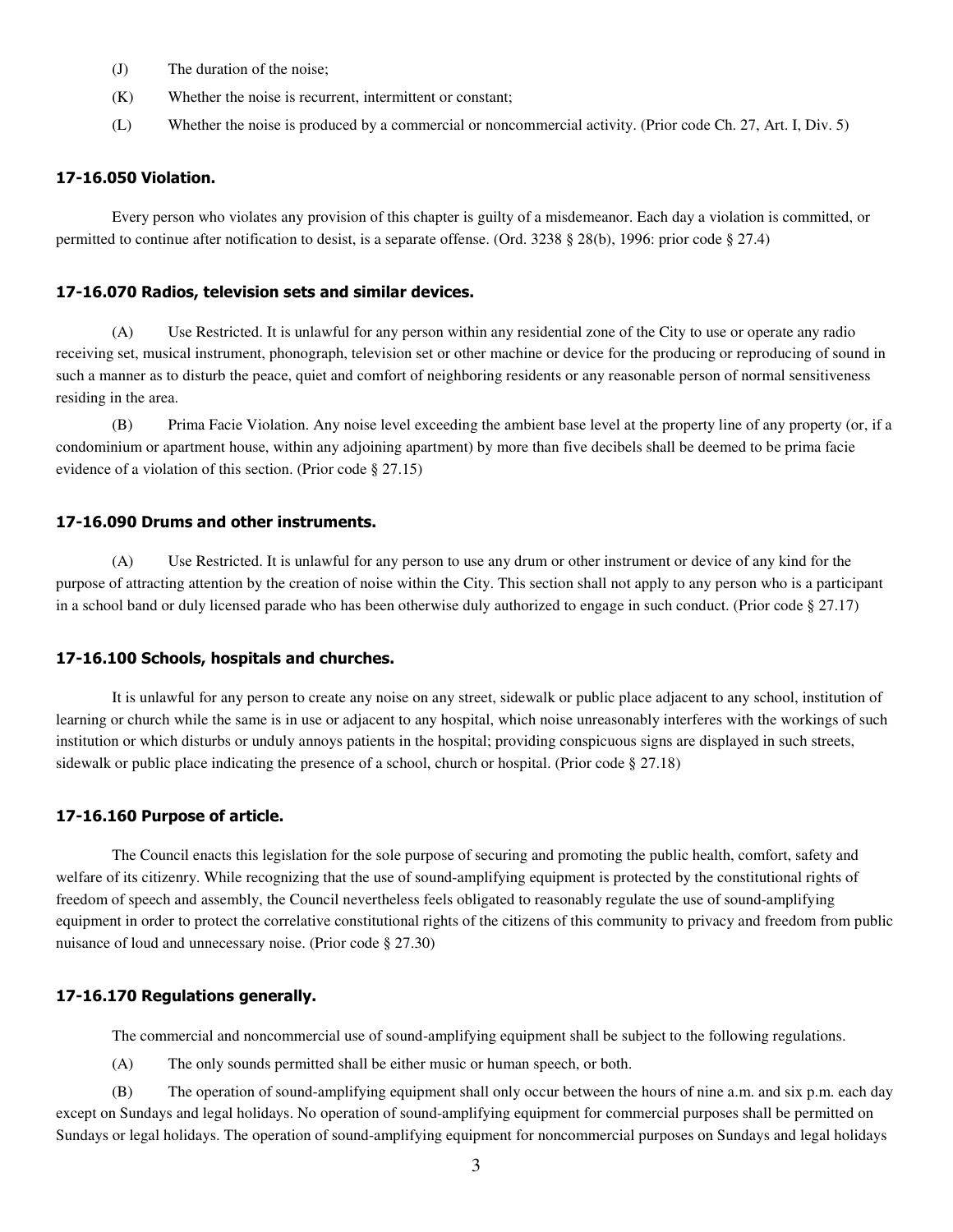shall only occur between the hours of 10 a.m. and six p.m. The City Manager or his or her designee may waive the provisions of this subsection upon a determination that a particular event will not cause an unreasonable disturbance to neighboring uses.

 (C) Sound level emanating from sound-amplifying equipment shall not exceed 15 decibels above the ambient base noise level.

 (D) Notwithstanding the provisions of subsection (C), sound-amplifying equipment shall not be operated within 200 feet of churches, schools or hospitals (see Section 17-16.100).

 (E) In any event, the volume of sound shall be so controlled that it will not be unreasonably loud, raucous, jarring, disturbing or a nuisance to reasonable persons of normal sensitiveness within the area of audibility. (Ord. 3238 § 30, 1996; Ord. 2472 § 1, 1985: prior code § 27.35)

## **17-16.180 Registration—Required.**

 It is unlawful for any person, other than personnel of law enforcement or governmental agencies, to install, use or operate within the City a loudspeaker or sound-amplifying equipment in a fixed or movable position or mounted upon any sound truck for the purposes of giving instructions, directions, talks, addresses, lectures or transmitting music to any persons or assemblages of person in or upon any street, alley, sidewalk, park, place or public property without first filing a registration statement and obtaining approval thereof as set forth in this article. (Prior code § 27.31)

### **17-16.190 Registration—Requirements—Approval or disapproval.**

 (A) Registration Statements—Filing. Every user of sound-amplifying equipment shall file a registration statement with the Police Department three days prior to the date on which the sound-amplifying equipment is intended to be used, which statement shall contain the following information:

(1) The name, address and telephone number of both the owner and user of the sound-amplifying equipment;

 (2) The maximum sound-producing power of the sound- amplifying equipment, which shall be the wattage to be used, the volume in decibels of sound which will be produced, and the approximate distance for which sound will be audible from the sound-amplifying equipment;

(3) The license and motor number if a sound truck is to be used;

(4) A general description of the sound-amplifying equipment to be used;

(5) Whether the sound-amplifying equipment will be used for commercial or noncommercial purposes.

 (B) Registration Statements—Approval. The Police Department shall return to the applicant an approved certified copy of the registration statement unless he finds that:

 (1) The conditions of the motor vehicle movement are such that in the opinion of the Police Chief or his representative use of the equipment would constitute a detriment to traffic safety; or

 (2) The conditions of pedestrian movement are such that the use of the equipment would constitute a detriment to traffic safety; or

 (3) The registration statement required reveals that the applicant would violate the provisions set forth in Section 17- 16.170 or any other provisions of this code.

 (C) Disapproval. In the event the registration statement is disapproved, the Police Chief or his representative shall endorse upon the statement his reasons for disapproval and return it forthwith to the applicant. (Prior code § 27.32)

#### **17-16.200 Appeals.**

 Should any applicant for a permit pursuant to this chapter be dissatisfied with the action of the City Police Department not to grant a permit or for the revocation of a permit, then the applicant may make written objection to the Council of the City, setting up